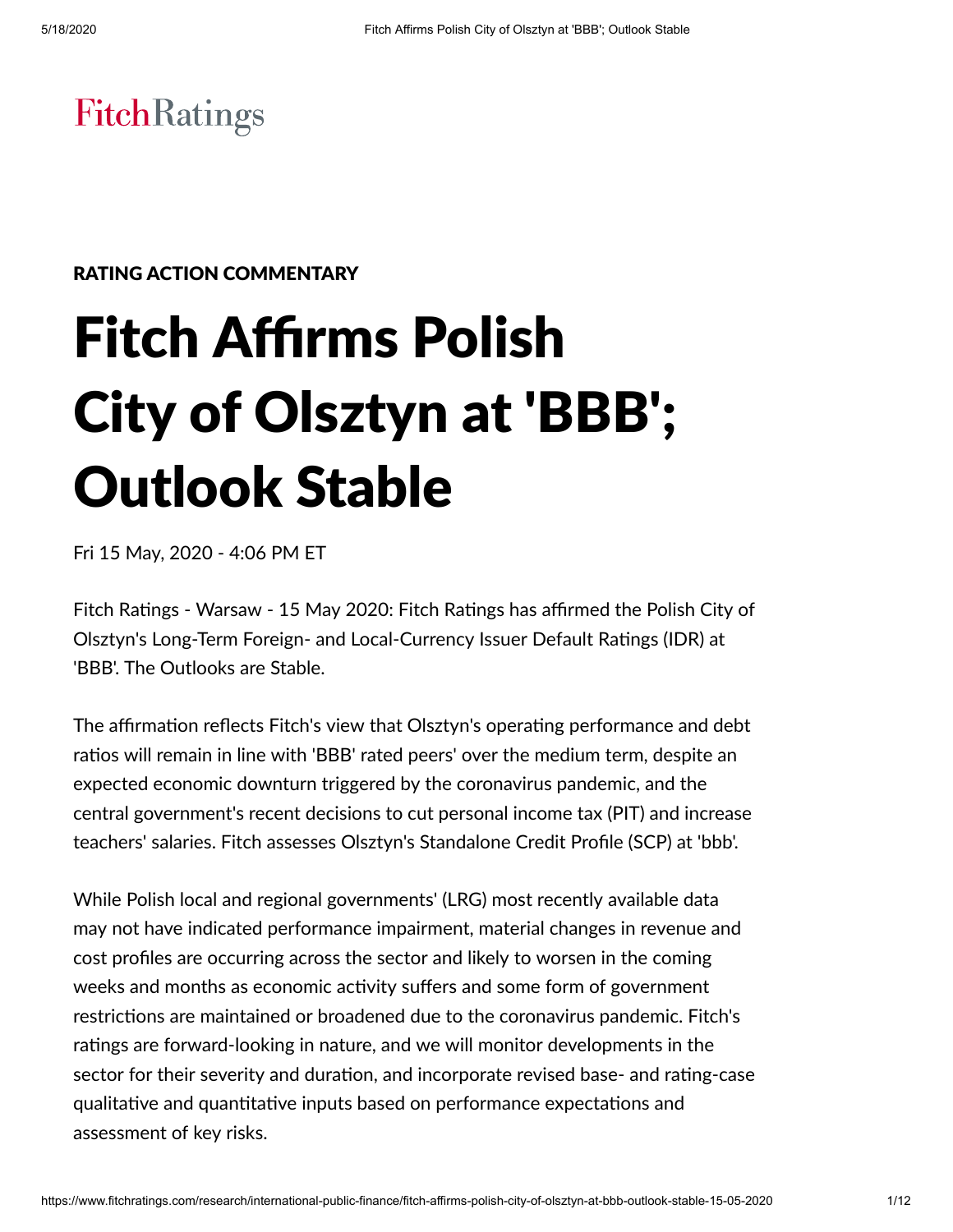#### KEY RATING DRIVERS

Risk Profile: 'Midrange'

Fitch assesses Olsztyn's risk profile as 'Midrange', in line with other Fitch-rated Polish cities'. The risk profile (or debt tolerance) reflects a moderate risk of the city's operating balance shrinking over the medium-term to levels that are insufficient to cover debt service or of annual debt service rising above our expectation. The risk profile combines one 'Weaker' key factor (revenue adjustability) - with 'Midrange' assessment of the remaining five factors (revenue robustness, expenditure framework and liabilities and liquidity framework).

Revenue (Robustness) Assessed as 'Midrange'

We assess Olsztyn's revenue robustness as 'Midrange' in view of the city's stable revenue with revenue growth prospects being in line with national GDP growth. Tax revenue accounted for almost 38% of Olsztyn's operating revenue in 2019, driven by moderately cyclical economic activities. PIT accounted for 25% of operating revenue; local taxes for 11%; and corporate income tax (CIT), a more volatile revenue item, for less than 2%. Current transfers accounted for more than 46% of operating revenue in 2019, the majority of which were transfers from the Polish State budget (A-/Stable). These transfers are not subject to discretionary changes as the majority of them are defined by law. Olsztyn's tax base is diversified with no concentration risks.

Revenue (Adjustability) Assessed as 'Weaker'

We assess Olsztyn's ability to generate additional revenue in response to possible economic downturns as 'Weaker', in line with the majority of Polish cities', but this is mitigated by a record of revenue growth, even in times of lower GDP growth.

Income tax rates are set by the central government, as are the majority of current transfers. Olsztyn has little flexibility on local taxes (11% of operating revenue) as the city's ability to determine rates on local taxes is constrained by tax ceilings set in national tax regulations. The city can potentially increase its revenue with active asset sales (on average PLN35 million of proceeds in 2014-2019, ie. about 4% of current revenue), but this source of revenue may prove unsustainable in an economic downturn.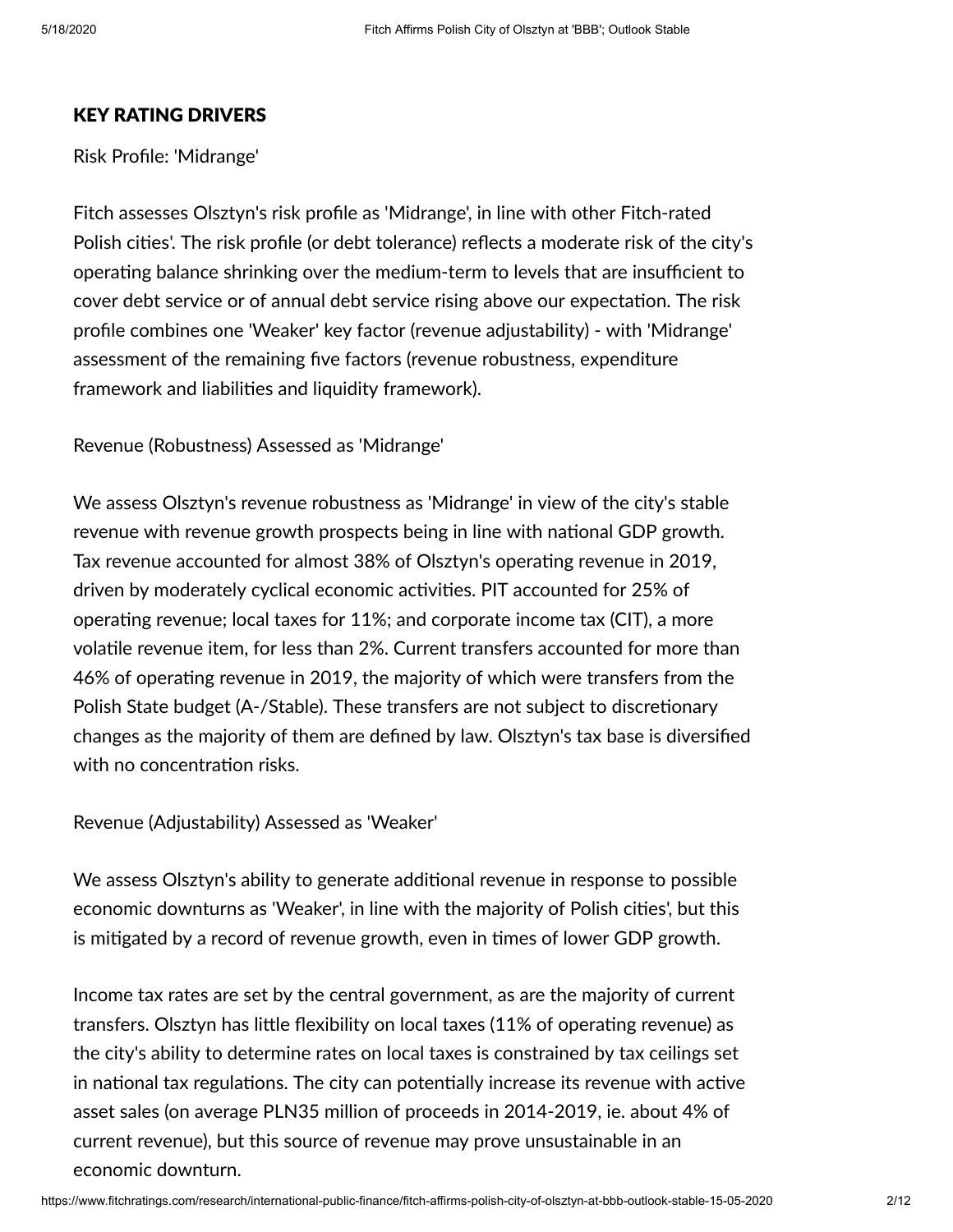Expenditure (Sustainability) Assessed as 'Midrange'

Fitch assesses the city's expenditure sustainability as 'Midrange', in line with the majority of Polish cities'. The city's main responsibilities are non-cyclical, including education, public transport, municipal services, administration, housing, culture, sport, as well as public safety and family benefits that are mandated and financed from the central budget.

Operating spending has generally grown in line with that of operating revenue, yielding an average operating margin of 5% in 2014-2019 (excluding one-off revenues, such as VAT refunds). Capex is linked to availability of non-returnable EU grants and is expected by Fitch to remain high in 2020-2024, leading to a budget deficit on average of 3% of total revenue.

Expenditure (Adjustability) Assessed as 'Midrange'

Fitch assesses the city's ability to reduce spending in response to shrinking revenue as 'Midrange'. The city can reduce at least 10% of its operating expenditure. Capex is, to some extent, flexible as investments tend to be implemented in phases, and can be reduced or postponed in case of need. The city has scope to scale back capex, which represents a high share of total spending. In 2019 the city's capex amounted to PLN173 million or 13% of total expenditure, below the average of 19% of rated cities in Poland.

Mandatory responsibilities account for 70% of operating expenditure, including education, social care, administration, public safety and family benefits. The city has higher spending flexibility on other sectors, including public transport, culture, sport, healthcare, and housing.

Liabilities and Liquidity (Robustness) Assessed as 'Midrange'

Fitch assesses the national framework regulations for Polish LRGs' liabilities and liquidity as 'Midrange'.

At end-1Q20 the city's loan portfolio was dominated by bonds at 89% (with final maturity up to 2035) and the remainder being loans from local banks. However, the maturity profile is smooth with average principal repayments not exceeding 11% of outstanding debt. The city's debt is in Polish zloty, however, more than 90% of it has floating interest rates, which exposes the city to interest-rate risk. This is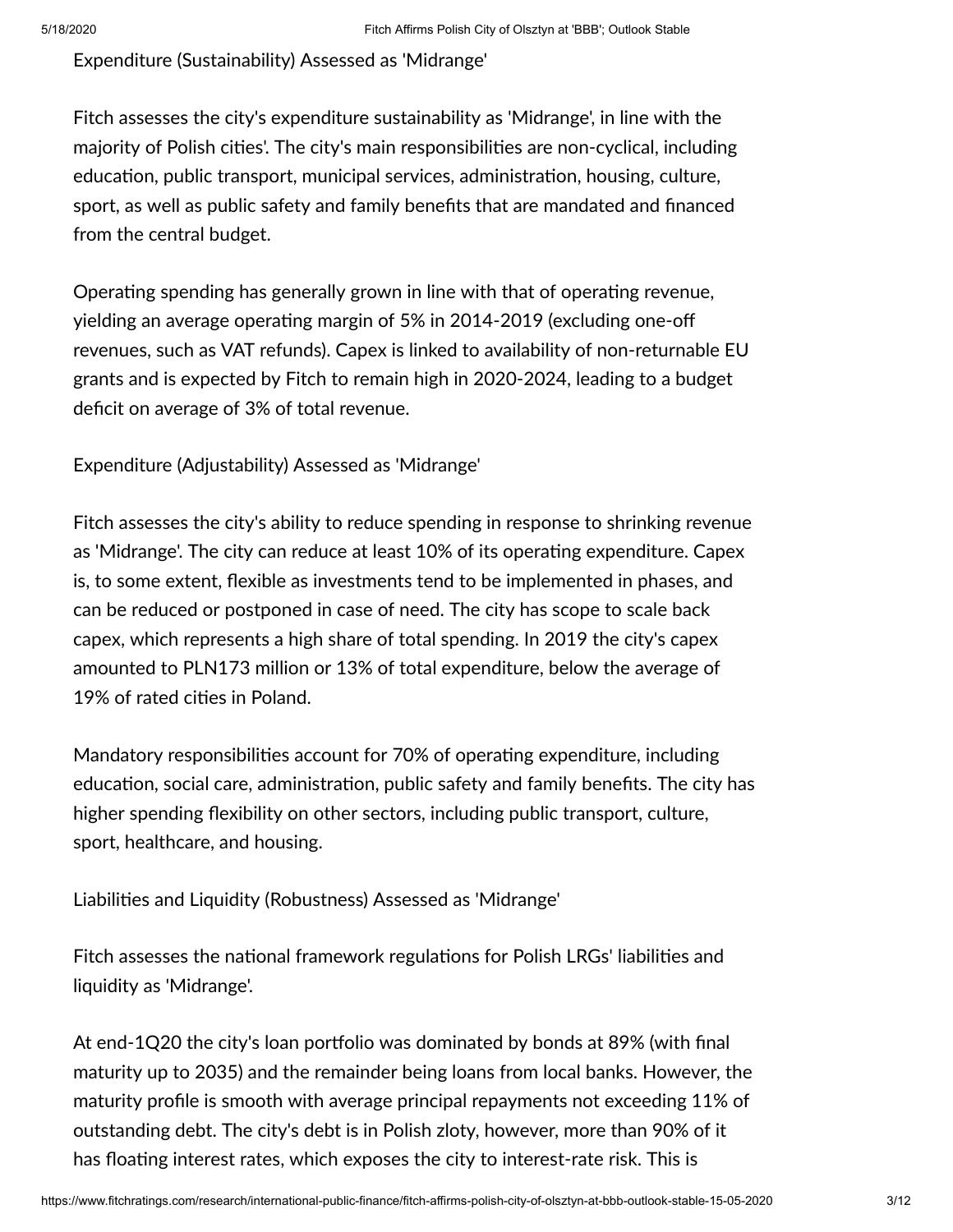partially mitigated by prudent debt management by setting aside more liquidity than is necessary for debt service.

Liabilities and Liquidity Framework (Flexibility) Assessed as 'Midrange'

Fitch assesses the city's liquidity framework as 'Midrange' given the lack of emergency liquidity support from upper tiers of government, but Olsztyn has liquidity available under its committed liquidity line (with a limit of PLN50 million).

The city has a history of good liquidity, with a liquidity coverage ratio averaging 2.1x in 2010-2019. Cash in the city's accounts during 1Q20 was on average above PLN78 million, exceeding scheduled debt servicing in 2020 by almost 2x.

Debt Sustainability Assessment: 'a'

Under our Rating Criteria for LRGs Fitch classifies Olsztyn - as with all other Polish LRGs - as type B as it covers debt service from its cash flow on an annual basis.

Fitch has revised its rating-case assumptions to factor in the expected economic downturn triggered by the coronavirus pandemic. Our revised rating case projects a weaker operating balance leading to deterioration of the debt payback ratio (primary metric of debt sustainability for Type B LRGs; net adjusted debt-tooperating balance) in 2020-2024 to around  $11x$  (2019: 5.5x).

For the secondary metrics, Fitch's rating case projects that the fiscal debt burden will continue to increase following investments, but still remain strong at around 31% in 2024.

The strong fiscal debt burden counterbalances the city's weak synthetic debt service coverage ratio (SDSCR) of around 1.0x in 2024. However, Olsztyn's debt sustainability metrics remain in line with the current SCP.

Olsztyn is a medium-sized city with over 172,000 inhabitants and is the capital of Warminsko-Mazurskie Region in northeast Poland. The region is among the bottom-five Polish regions by wealth indicators, and is eligible for additional EU grants for regional development (Operational Programme Eastern Poland 2014-2020). However, Olsztyn is a major administrative, business, cultural and educational centre in the region. In Fitch's opinion the city's wealth indicators are likely to be above or at least at the national average. The city's economy is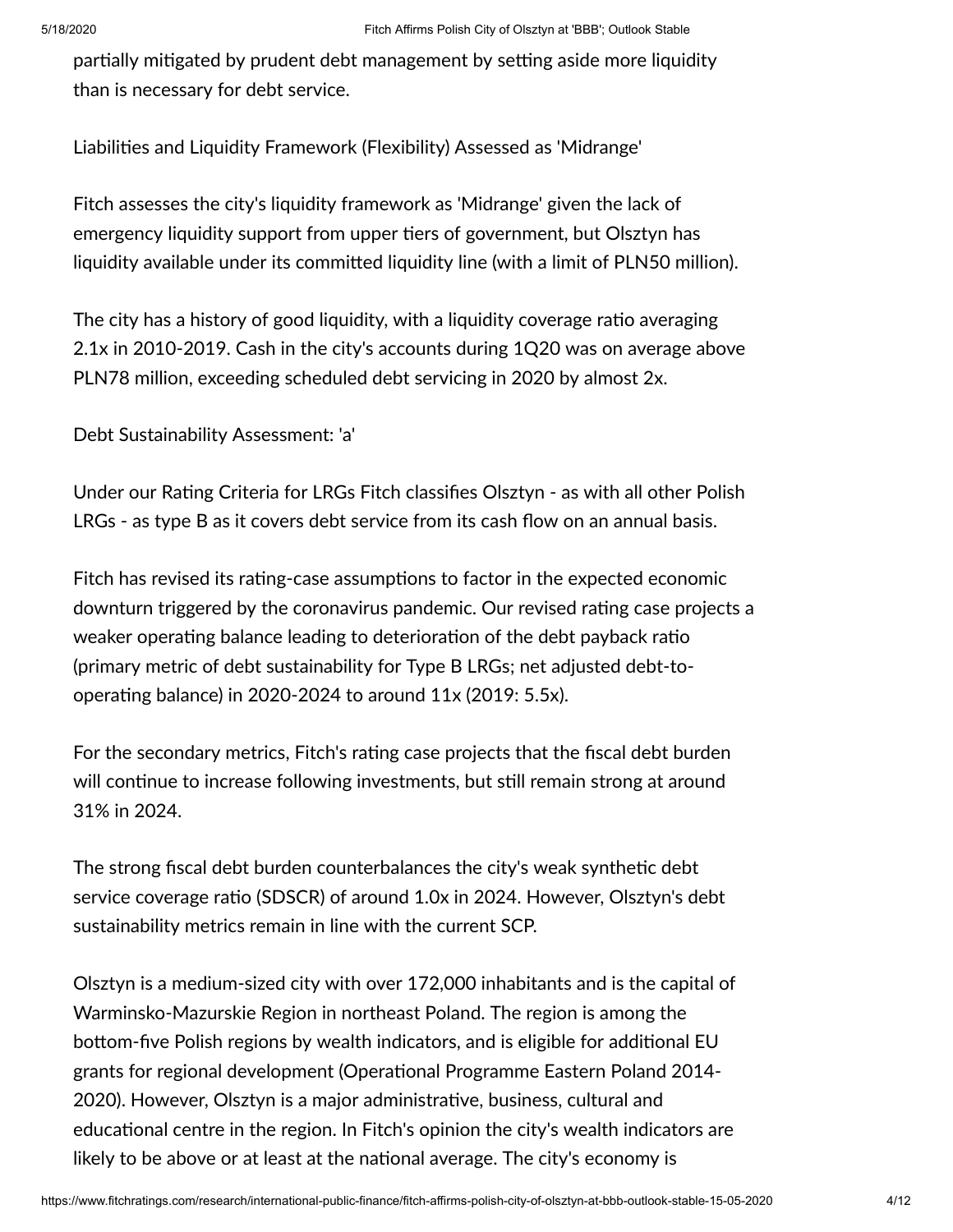diversified, with services playing an important role. This sector contributed about 63.3% of the sub-region's gross valued added in 2017, above the regional average. The unemployment rate in the city (2019: 2.7%) is lower than the national average (5.2%), and much lower than the regional average (9%).

#### DERIVATION SUMMARY

Olsztyn's 'bbb' SCP reflects a 'Midrange' risk profile and an 'a' debt sustainability. Olsztyn's SCP assessment also factors in peer comparison. The city's IDRs are not affected by other rating factors.

#### KEY ASSUMPTIONS

Qualitative assumptions and assessments:

Risk Profile: Midrange

Revenue Robustness: Midrange

Revenue Adjustability: Weaker

Expenditure Sustainability: Midrange

Expenditure Adjustability: Midrange

Liabilities and Liquidity Robustness: Midrange

Liabilities and Liquidity Flexibility: Midrange

Debt sustainability: 'a' category

Support: N/A

Asymmetric Risk: N/A

Sovereign Cap: no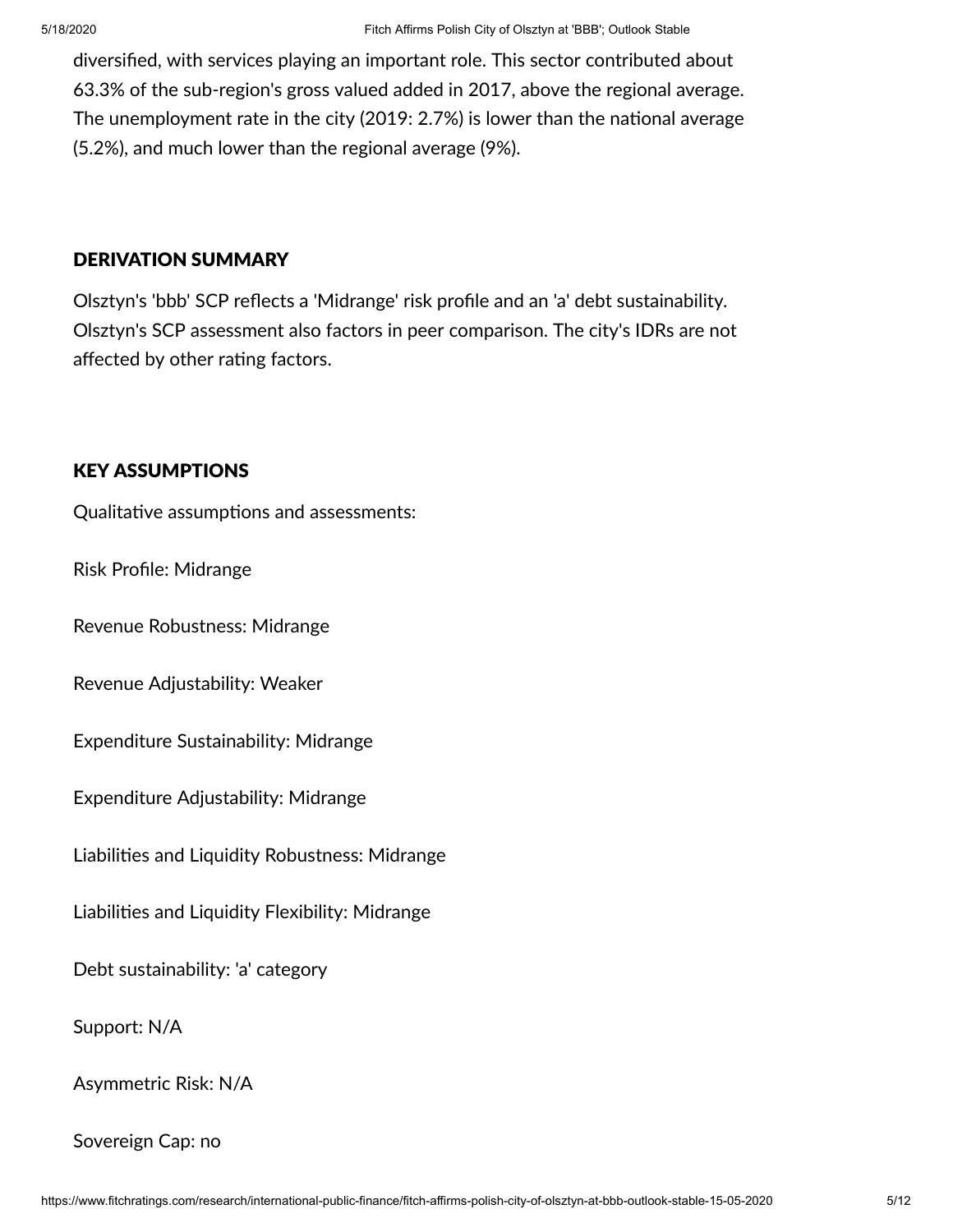Quantitative assumptions - issuer-specific

Fitch's rating case is a 'through-the-cycle' scenario, which incorporates a combination of revenue, cost and financial risk stresses. It is based on 2015-2019 figures and 2020-2024 projected ratios.

The key assumptions for the rating case include:

- Operating revenue CAGR of 3.9% in 2020-2024

- Operating expenditure CAGR of 4.1% in 2020-2024

- Capital revenue averaging 5% of total revenue and capex averaging 9% of total expenditure up to 2024

- Average debt cost rising to 3.6% in 2024 from 2.3% in 2019

# RATING SENSITIVITIES

Factors that could, individually or collectively, lead to positive rating action/upgrade:

- Debt payback ratio not exceeding 10x on a sustained basis under Fitch's rating case.

Factors that could, individually or collectively, lead to negative rating action/downgrade:

- Debt payback ratio rising above 12x on a sustained basis under Fitch's rating case.

# BEST/WORST CASE RATING SCENARIO

International scale credit ratings of Public Finance issuers have a best-case rating upgrade scenario (defined as the 99th percentile of rating transitions, measured in a positive direction) of three notches over a three-year rating horizon; and a worstcase rating downgrade scenario (defined as the 99th percentile of rating transitions, measured in a negative direction) of three notches over three years. The complete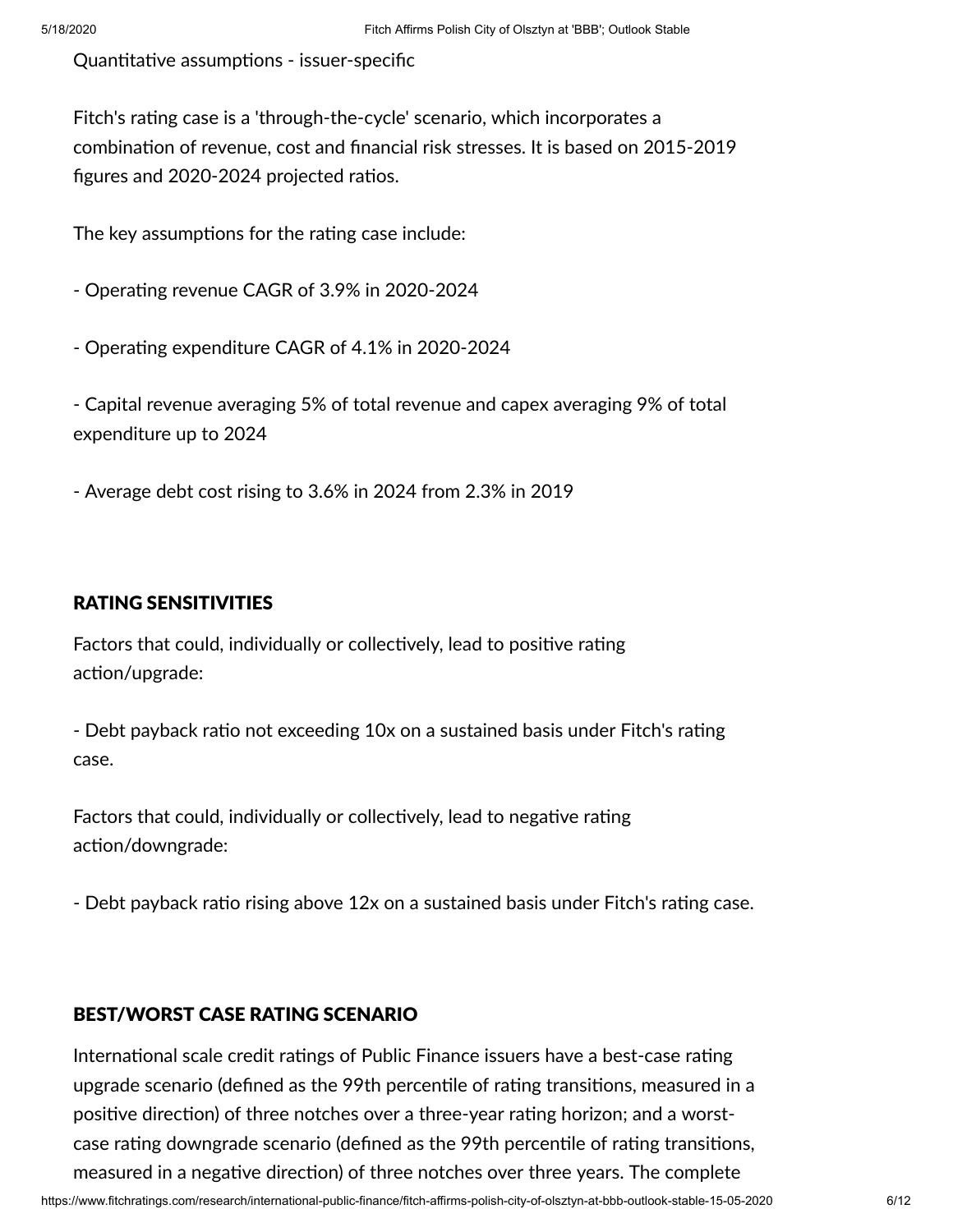span of best- and worst-case scenario credit ratings for all rating categories ranges from 'AAA' to 'D'. Best- and worst-case scenario credit ratings are based on historical performance. For more information about the methodology used to determine sector-specific best- and worst-case scenario credit ratings, visit https://www.fitchratings.com/site/re/10111579.

# REFERENCES FOR SUBSTANTIALLY MATERIAL SOURCE CITED AS KEY DRIVER OF RATING

The principal sources of information used in the analysis are described in the Applicable Criteria.

# ESG CONSIDERATIONS

The highest level of ESG credit relevance, if present, is a score of 3. This means ESG issues are credit-neutral or have only a minimal credit impact on the entity(ies), either due to their nature or to the way in which they are being managed by the entity(ies). For more information on Fitch's ESG Relevance Scores, visit www.fitchratings.com/esg.

### RATING ACTIONS

| <b>ENTITY/DEBT RATING</b> |                     |            |          |
|---------------------------|---------------------|------------|----------|
| Olsztyn, City<br>of       | LT<br><b>IDR</b>    | <b>BBB</b> | Affirmed |
|                           | LC LT<br><b>IDR</b> | <b>BBB</b> | Affirmed |

#### VIEW ADDITIONAL RATING DETAILS

### FITCH RATINGS ANALYSTS

# **Maurycy Michalski**

**Director** Primary Rating Analyst +48 22 330 6701 Fitch Polska SA Krolewska 16, 00-103 Warsaw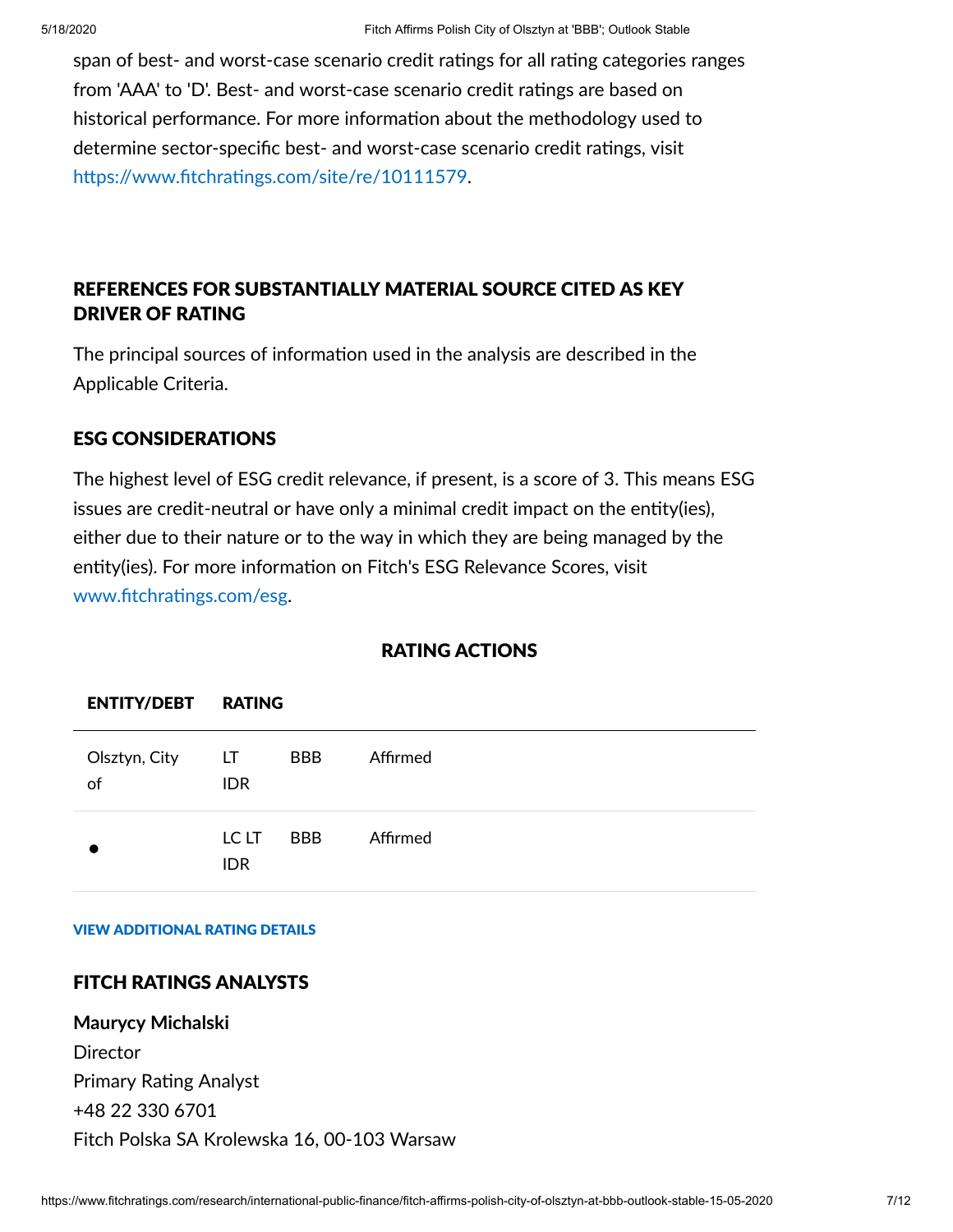#### **Anna Drewnowska-Sus**

Analyst Secondary Rating Analyst +48 22 338 6284

# **Guilhem Costes**

Senior Director Committee Chairperson +34 91 076 1986

# MEDIA CONTACTS

**Athos Larkou** London +44 20 3530 1549 athos.larkou@thefitchgroup.com

# **Malgorzata Socharska Warsaw** +48 22 338 6281 malgorzata.socharska@fitchratings.com

Additional information is available on www.fitchratings.com

# APPLICABLE CRITERIA

Rating Criteria for International Local and Regional [Governments](https://www.fitchratings.com/research/international-public-finance/rating-criteria-for-international-local-regional-governments-13-09-2019) (pub. 13 Sep 2019) (including rating assumption sensitivity)

# ADDITIONAL DISCLOSURES

[Dodd-Frank](https://www.fitchratings.com/research/international-public-finance/fitch-affirms-polish-city-of-olsztyn-at-bbb-outlook-stable-15-05-2020/dodd-frank-disclosure) Rating Information Disclosure Form **Solicitation Status** [Endorsement](https://www.fitchratings.com/regulatory) Policy

# ENDORSEMENT STATUS

Olsztyn, City of EU Issued

# DISCLAIMER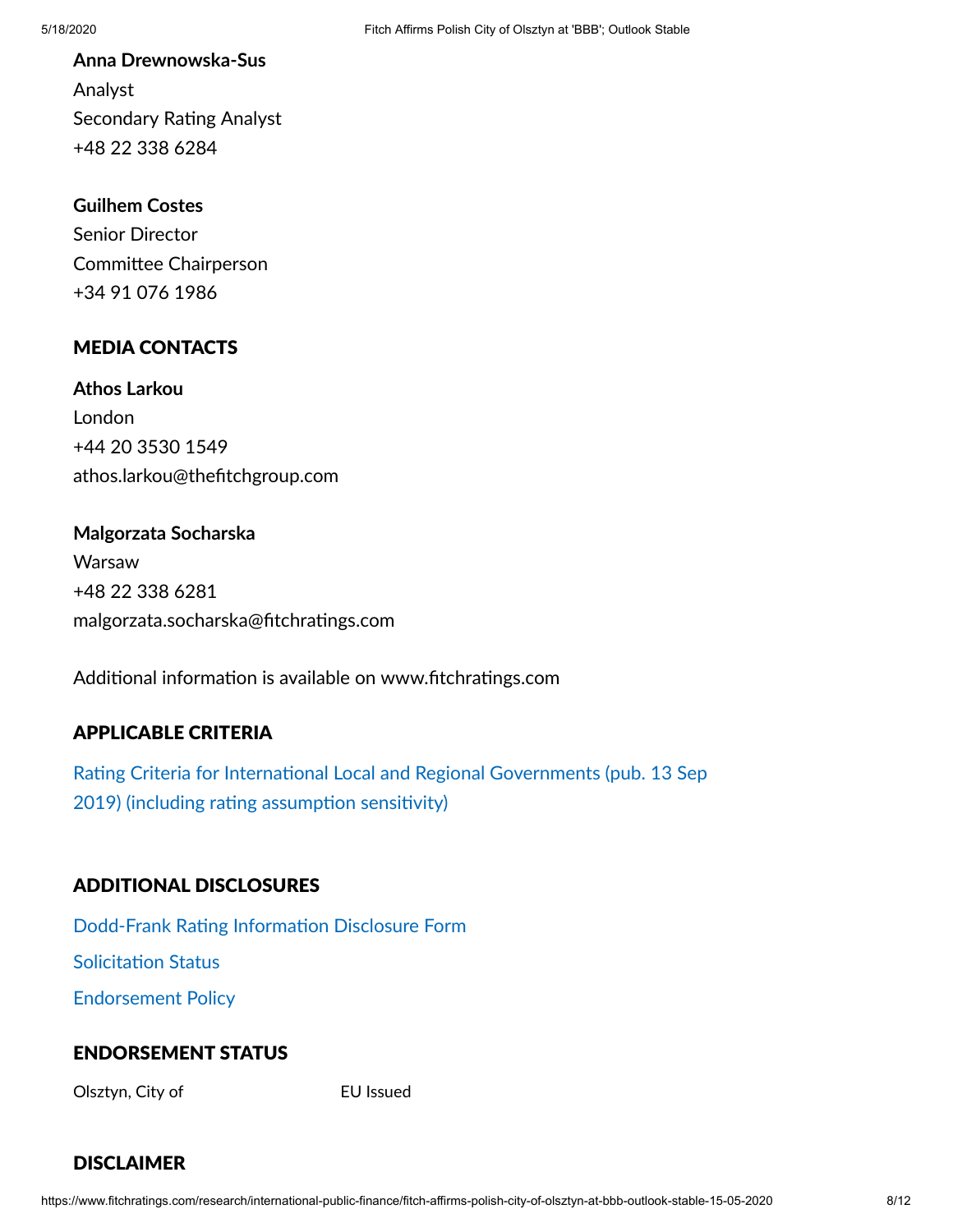ALL FITCH CREDIT RATINGS ARE SUBJECT TO CERTAIN LIMITATIONS AND DISCLAIMERS. PLEASE READ THESE LIMITATIONS AND DISCLAIMERS BY FOLLOWING THIS LINK:

[HTTPS://WWW.FITCHRATINGS.COM/UNDERSTANDINGCREDITRATINGS.](https://www.fitchratings.com/UNDERSTANDINGCREDITRATINGS) IN ADDITION, THE FOLLOWING [HTTPS://WWW.FITCHRATINGS.COM/RATING-](https://www.fitchratings.com/rating-definitions-document)DEFINITIONS-DOCUMENT DETAILS FITCH'S RATING DEFINITIONS FOR EACH RATING SCALE AND RATING CATEGORIES, INCLUDING DEFINITIONS RELATING TO DEFAULT. PUBLISHED RATINGS, CRITERIA, AND METHODOLOGIES ARE AVAILABLE FROM THIS SITE AT ALL TIMES. FITCH'S CODE OF CONDUCT, CONFIDENTIALITY, CONFLICTS OF INTEREST, AFFILIATE FIREWALL, COMPLIANCE, AND OTHER RELEVANT POLICIES AND PROCEDURES ARE ALSO AVAILABLE FROM THE CODE OF CONDUCT SECTION OF THIS SITE. DIRECTORS AND SHAREHOLDERS RELEVANT INTERESTS ARE AVAILABLE AT [HTTPS://WWW.FITCHRATINGS.COM/SITE/REGULATORY.](https://www.fitchratings.com/site/regulatory) FITCH MAY HAVE PROVIDED ANOTHER PERMISSIBLE SERVICE TO THE RATED ENTITY OR ITS RELATED THIRD PARTIES. DETAILS OF THIS SERVICE FOR RATINGS FOR WHICH THE LEAD ANALYST IS BASED IN AN EU-REGISTERED ENTITY CAN BE FOUND ON THE ENTITY SUMMARY PAGE FOR THIS ISSUER ON THE FITCH WEBSITE.

#### READ LESS

# **COPYRIGHT**

Copyright © 2020 by Fitch Ratings, Inc., Fitch Ratings Ltd. and its subsidiaries. 33 Whitehall Street, NY, NY 10004. Telephone: 1-800-753-4824, (212) 908-0500. Fax: (212) 480-4435. Reproduction or retransmission in whole or in part is prohibited except by permission. All rights reserved. In issuing and maintaining its ratings and in making other reports (including forecast information), Fitch relies on factual information it receives from issuers and underwriters and from other sources Fitch believes to be credible. Fitch conducts a reasonable investigation of the factual information relied upon by it in accordance with its ratings methodology, and obtains reasonable verification of that information from independent sources, to the extent such sources are available for a given security or in a given jurisdiction. The manner of Fitch's factual investigation and the scope of the third-party verification it obtains will vary depending on the nature of the rated security and its issuer, the requirements and practices in the jurisdiction in which the rated security is offered and sold and/or the issuer is located, the availability and nature of relevant public information, access to the management of the issuer and its advisers, the availability of pre-existing third-party verifications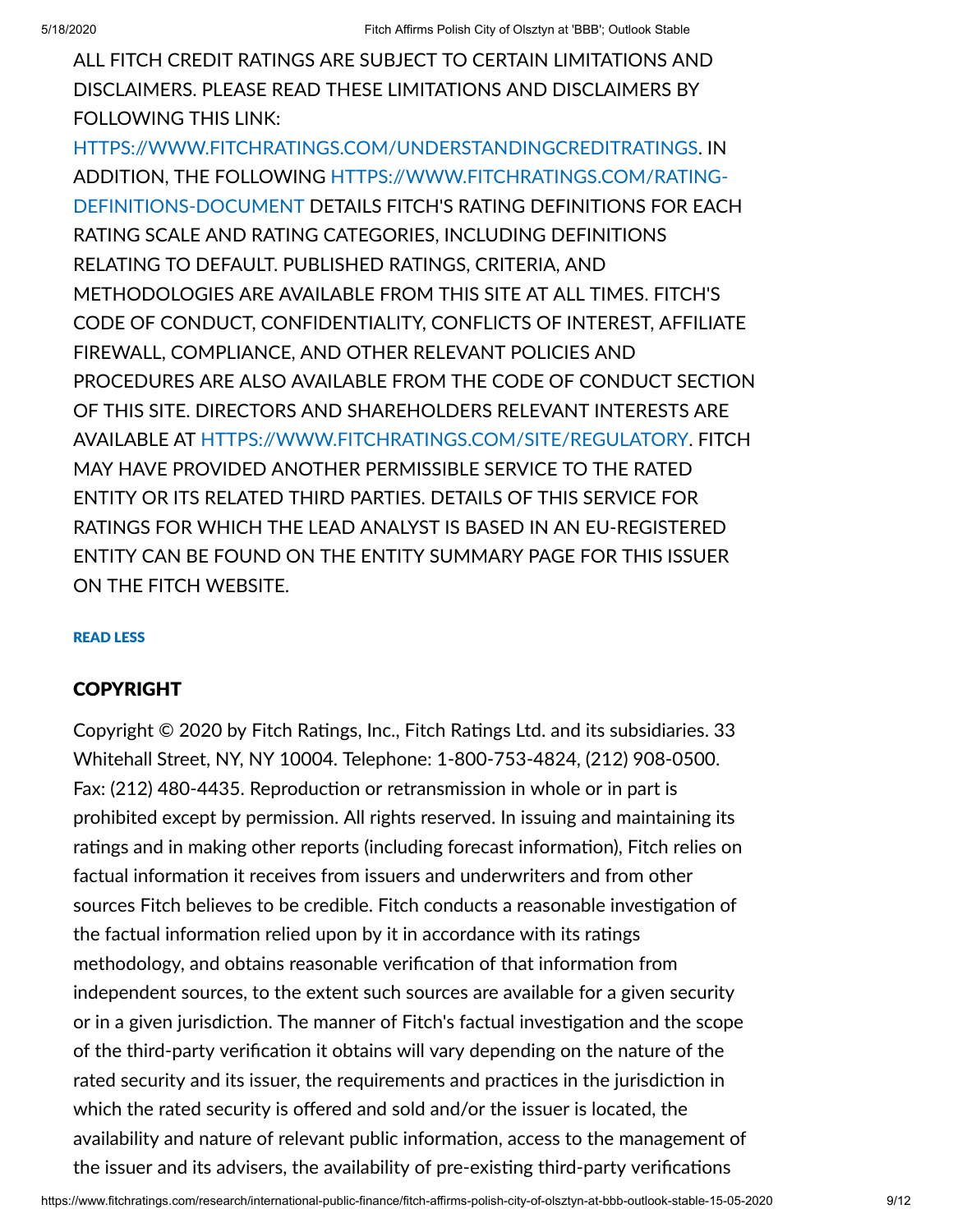such as audit reports, agreed-upon procedures letters, appraisals, actuarial reports, engineering reports, legal opinions and other reports provided by third parties, the availability of independent and competent third- party verification sources with respect to the particular security or in the particular jurisdiction of the issuer, and a variety of other factors. Users of Fitch's ratings and reports should understand that neither an enhanced factual investigation nor any third-party verification can ensure that all of the information Fitch relies on in connection with a rating or a report will be accurate and complete. Ultimately, the issuer and its advisers are responsible for the accuracy of the information they provide to Fitch and to the market in offering documents and other reports. In issuing its ratings and its reports, Fitch must rely on the work of experts, including independent auditors with respect to financial statements and attorneys with respect to legal and tax matters. Further, ratings and forecasts of financial and other information are inherently forward-looking and embody assumptions and predictions about future events that by their nature cannot be verified as facts. As a result, despite any verification of current facts, ratings and forecasts can be affected by future events or conditions that were not anticipated at the time a rating or forecast was issued or affirmed.

The information in this report is provided "as is" without any representation or warranty of any kind, and Fitch does not represent or warrant that the report or any of its contents will meet any of the requirements of a recipient of the report. A Fitch rating is an opinion as to the creditworthiness of a security. This opinion and reports made by Fitch are based on established criteria and methodologies that Fitch is continuously evaluating and updating. Therefore, ratings and reports are the collective work product of Fitch and no individual, or group of individuals, is solely responsible for a rating or a report. The rating does not address the risk of loss due to risks other than credit risk, unless such risk is specifically mentioned. Fitch is not engaged in the offer or sale of any security. All Fitch reports have shared authorship. Individuals idenfied in a Fitch report were involved in, but are not solely responsible for, the opinions stated therein. The individuals are named for contact purposes only. A report providing a Fitch rating is neither a prospectus nor a substitute for the information assembled, verified and presented to investors by the issuer and its agents in connection with the sale of the securities. Ratings may be changed or withdrawn at any time for any reason in the sole discretion of Fitch. Fitch does not provide investment advice of any sort. Ratings are not a recommendation to buy, sell, or hold any security. Ratings do not comment on the adequacy of market price, the suitability of any security for a particular investor, or the tax-exempt nature or taxability of payments made in respect to any security.

Fitch receives fees from issuers, insurers, guarantors, other obligors, and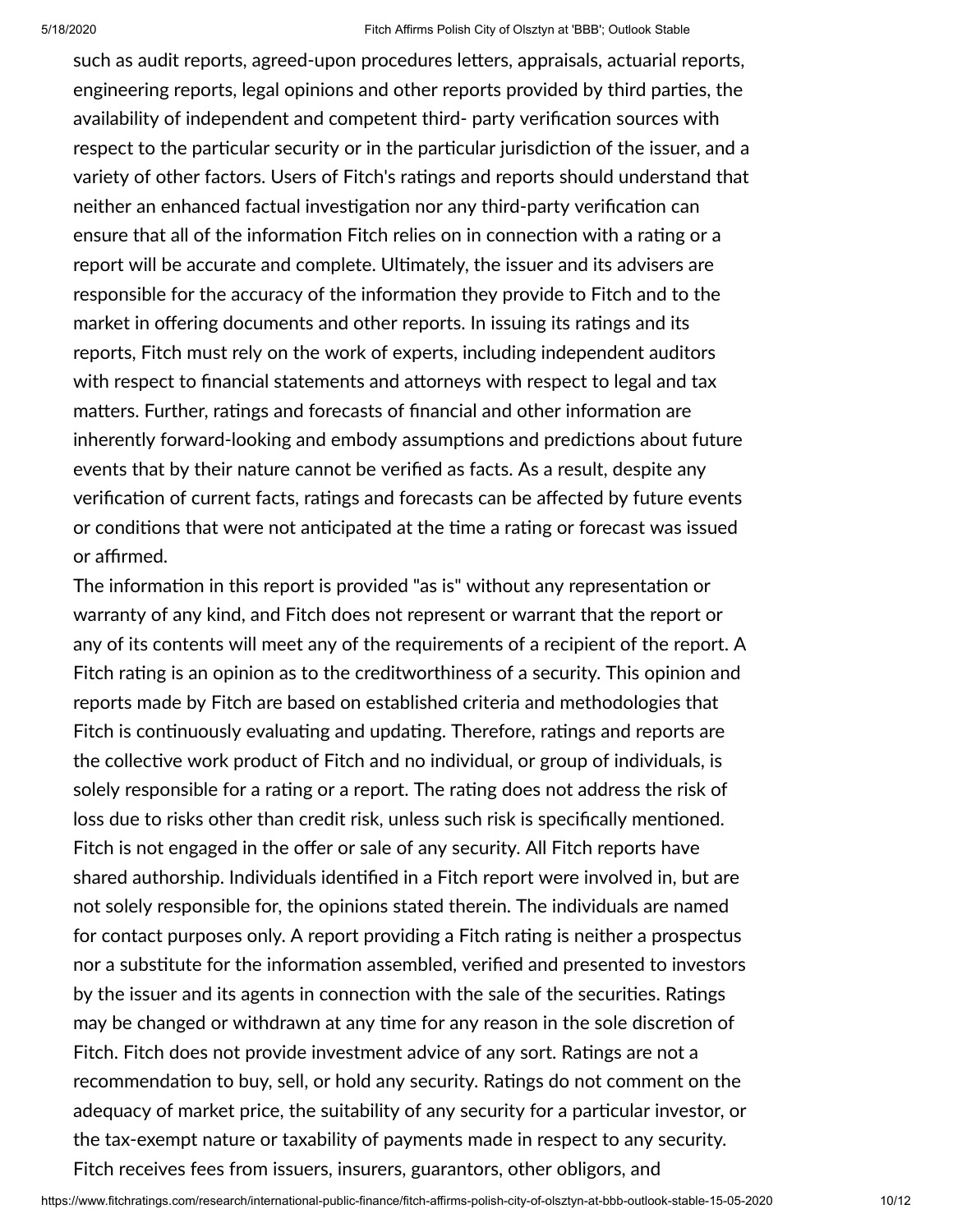underwriters for rating securities. Such fees generally vary from US\$1,000 to US\$750,000 (or the applicable currency equivalent) per issue. In certain cases, Fitch will rate all or a number of issues issued by a particular issuer, or insured or guaranteed by a particular insurer or guarantor, for a single annual fee. Such fees are expected to vary from US\$10,000 to US\$1,500,000 (or the applicable currency equivalent). The assignment, publication, or dissemination of a rating by Fitch shall not constitute a consent by Fitch to use its name as an expert in connection with any registration statement filed under the United States securities laws, the Financial Services and Markets Act of 2000 of the United Kingdom, or the securities laws of any particular jurisdiction. Due to the relative efficiency of electronic publishing and distribution, Fitch research may be available to electronic subscribers up to three days earlier than to print subscribers. For Australia, New Zealand, Taiwan and South Korea only: Fitch Australia Pty Ltd holds an Australian financial services license (AFS license no. 337123) which authorizes it to provide credit ratings to wholesale clients only. Credit ratings

information published by Fitch is not intended to be used by persons who are retail clients within the meaning of the Corporations Act 2001

Fitch Ratings, Inc. is registered with the U.S. Securities and Exchange Commission as a Nationally Recognized Statistical Rating Organization (the "NRSRO"). While certain of the NRSRO's credit rating subsidiaries are listed on Item 3 of Form NRSRO and as such are authorized to issue credit ratings on behalf of the NRSRO (see https://www.fitchratings.com/site/regulatory), other credit rating subsidiaries are not listed on Form NRSRO (the "non-NRSROs") and therefore credit ratings issued by those subsidiaries are not issued on behalf of the NRSRO. However, non-NRSRO personnel may participate in determining credit ratings issued by or on behalf of the NRSRO.

#### READ LESS

#### <span id="page-10-0"></span>SOLICITATION STATUS

The ratings above were solicited and assigned or maintained at the request of the rated entity/issuer or a related third party. Any exceptions follow below.

#### ENDORSEMENT POLICY

Fitch's approach to ratings endorsement so that ratings produced outside the EU may be used by regulated entities within the EU for regulatory purposes, pursuant to the terms of the EU Regulation with respect to credit rating agencies, can be found on the EU Regulatory [Disclosures](https://www.fitchratings.com/regulatory) page. The endorsement status of all